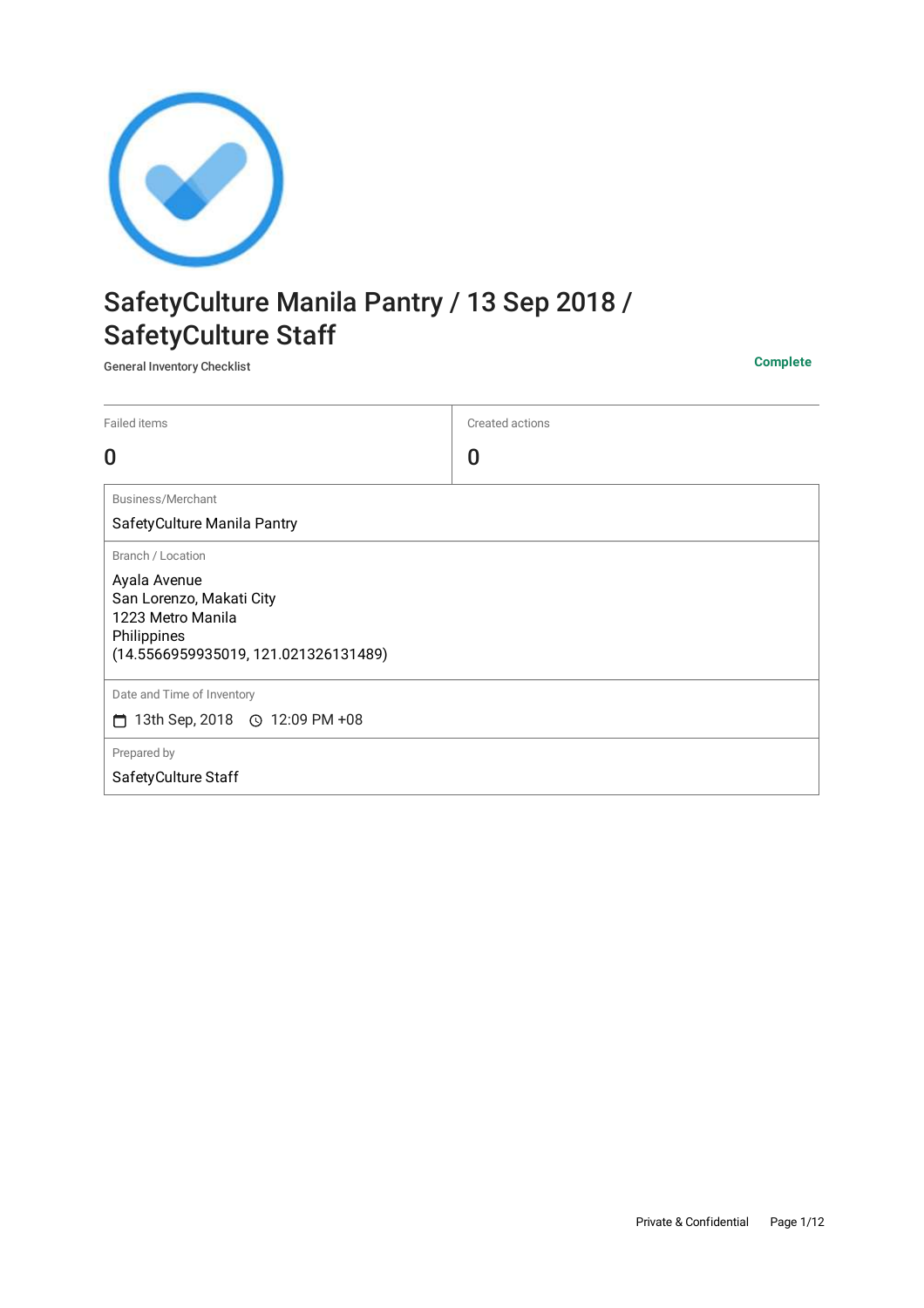# Audit

# Inventory Checklist

# Click + to add items

## Item 1

| Label<br>Gardenia                                |
|--------------------------------------------------|
| Take a photo of the item                         |
| $-$ Photos<br>71 I.N<br><b>Higher</b><br>Photo 1 |
| Quantity<br>$\mathbf{2}$                         |
| Net Value<br>140                                 |

# Item 2

| Label<br>Sky flakes      |
|--------------------------|
| Take a photo of the item |
| $-$ Photos<br>Photo 2    |
| Quantity                 |
| $18\,$                   |
| Net Value                |
| 60                       |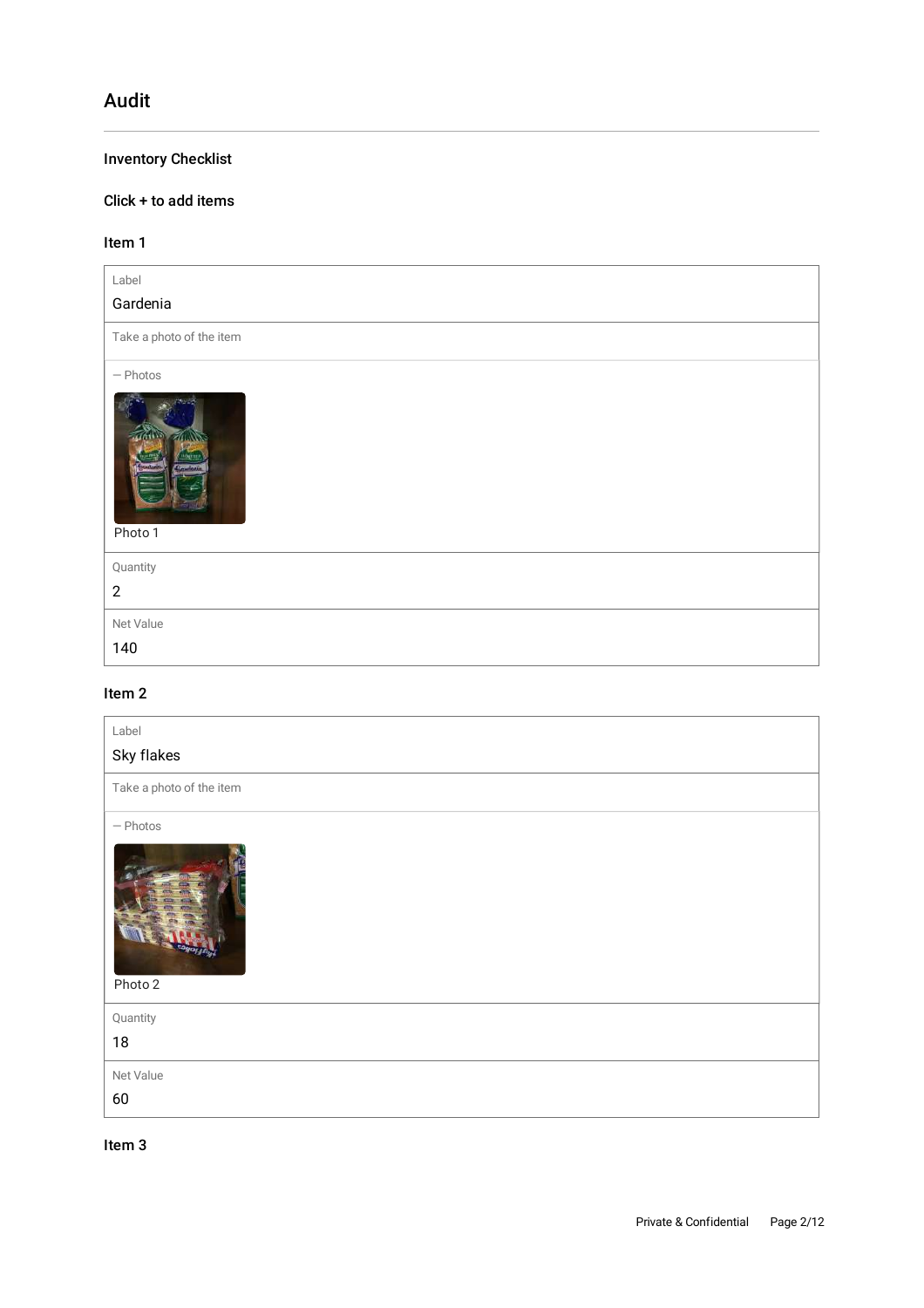| Label                                       |
|---------------------------------------------|
| Rita                                        |
| Take a photo of the item                    |
| $-$ Photos<br><b>CERTIFICATE</b><br>Photo 3 |
| Quantity                                    |
| 1                                           |
| Net Value                                   |
| 100                                         |

#### Item 4

| Label<br><b>Barbecue Sauce</b>               |
|----------------------------------------------|
| Take a photo of the item                     |
| $-$ Photos<br><b>STETBALL RAD</b><br>Photo 4 |
| Quantity                                     |
| $\mathbf{1}$                                 |
| Net Value                                    |
| 100                                          |

| Label   |  |
|---------|--|
| Tabasco |  |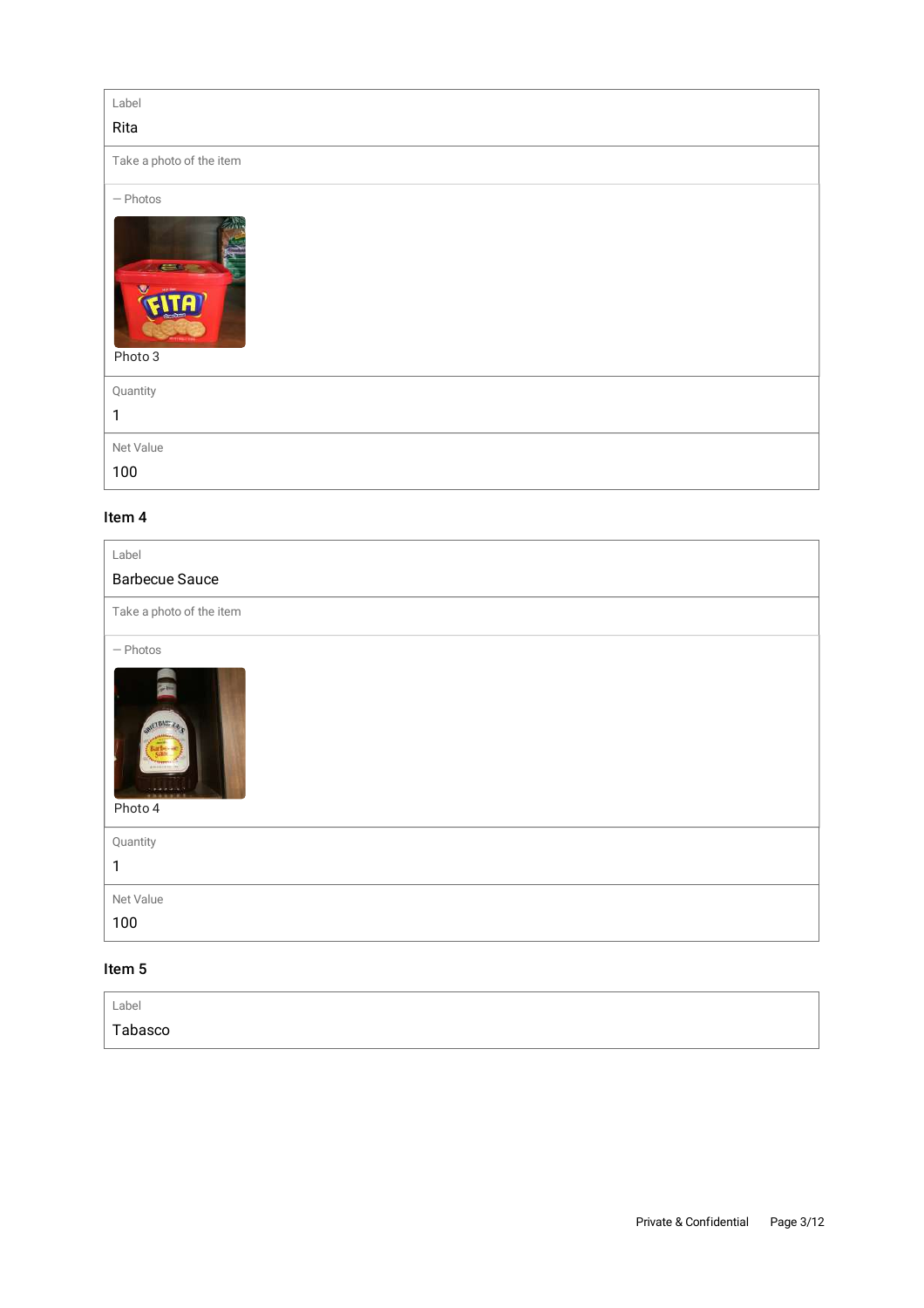Take a photo of the item — Photos HE **ABASCO** Photo 5 Quantity 1 Net Value 100

#### Item 6

| Label                    |
|--------------------------|
| Coffee Mate              |
| Take a photo of the item |
| $-$ Photos<br>Photo 6    |
| Quantity                 |
| $\pmb{4}$                |
| Net Value                |
| 120                      |

| Label              |  |  |
|--------------------|--|--|
| <sub>i</sub> Sugar |  |  |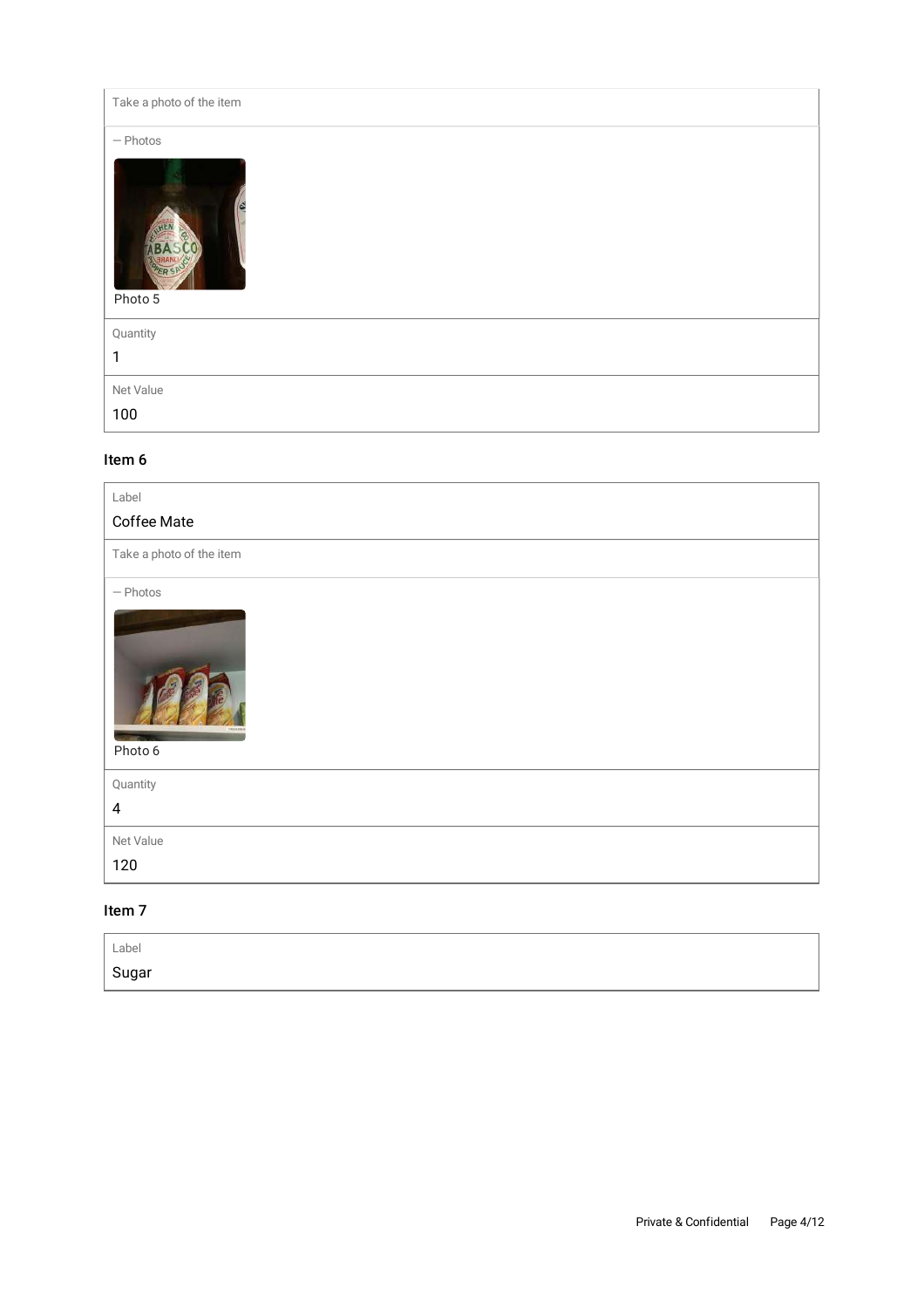Take a photo of the item

— Photos

| . |  |
|---|--|
|   |  |
|   |  |
|   |  |
|   |  |
|   |  |
|   |  |
|   |  |
|   |  |

# Photo 7

| Quantity  |  |
|-----------|--|
| 13        |  |
| Net Value |  |
| 200       |  |

#### Item 8

| Label                                                  |
|--------------------------------------------------------|
| Coca Cola                                              |
| Take a photo of the item                               |
| $-$ Photos<br>$\mathbf{1}$ and $\mathbf{1}$<br>Photo 8 |
| Quantity                                               |
| 20                                                     |
| Net Value                                              |
| 300                                                    |
|                                                        |

| Label  |  |
|--------|--|
| Sprite |  |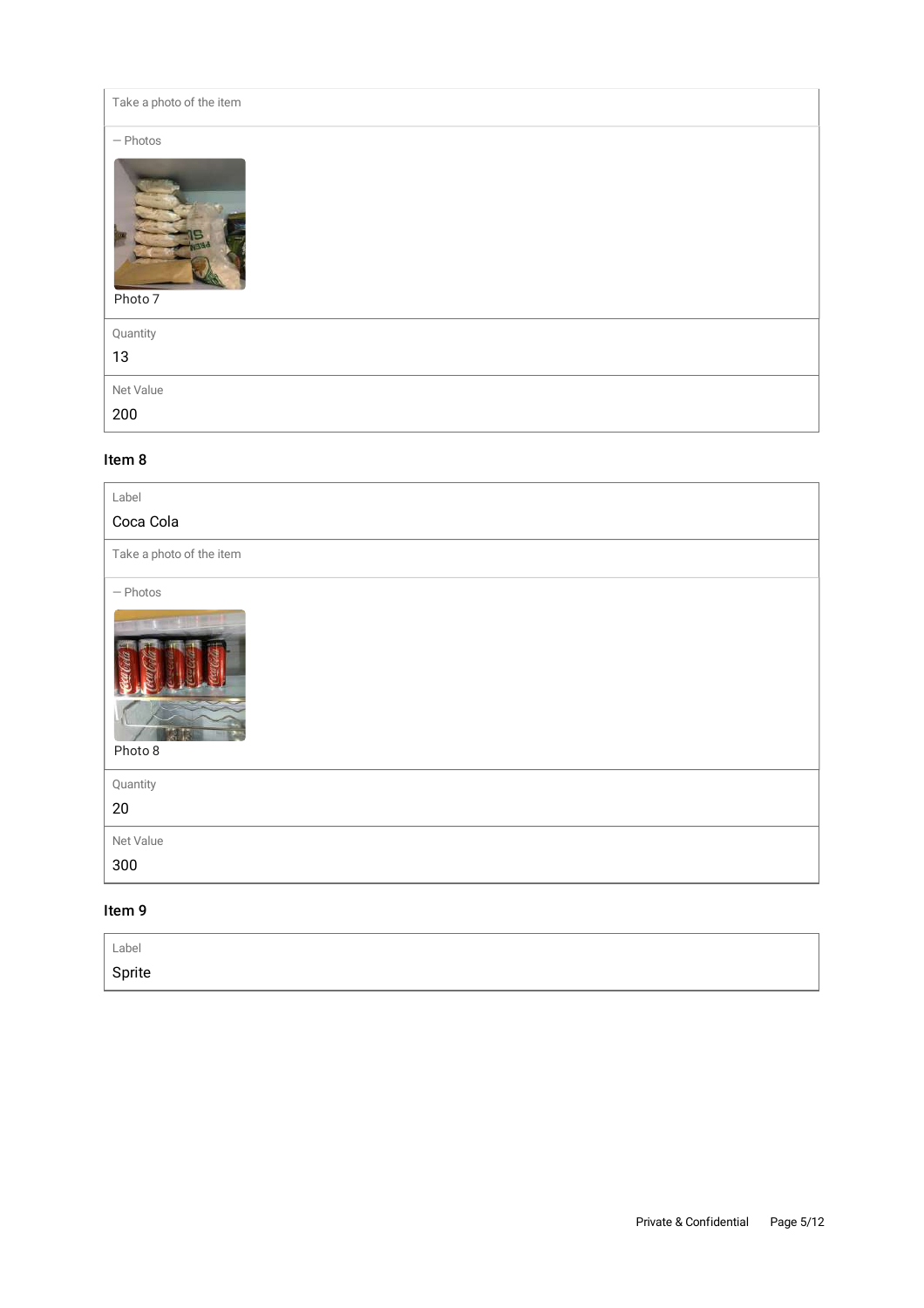| Take a photo of the item |
|--------------------------|
| $-$ Photos               |
| Photo 9                  |
| Quantity                 |
| $\boldsymbol{6}$         |
| Net Value                |
| 200                      |

#### Item 10

| Label                    |
|--------------------------|
| Dutch Mill               |
| Take a photo of the item |
| $-$ Photos<br>Photo 10   |
| Quantity                 |
| 14                       |
| Net Value                |
| 400                      |

| Label           |  |
|-----------------|--|
| Pineapple Juice |  |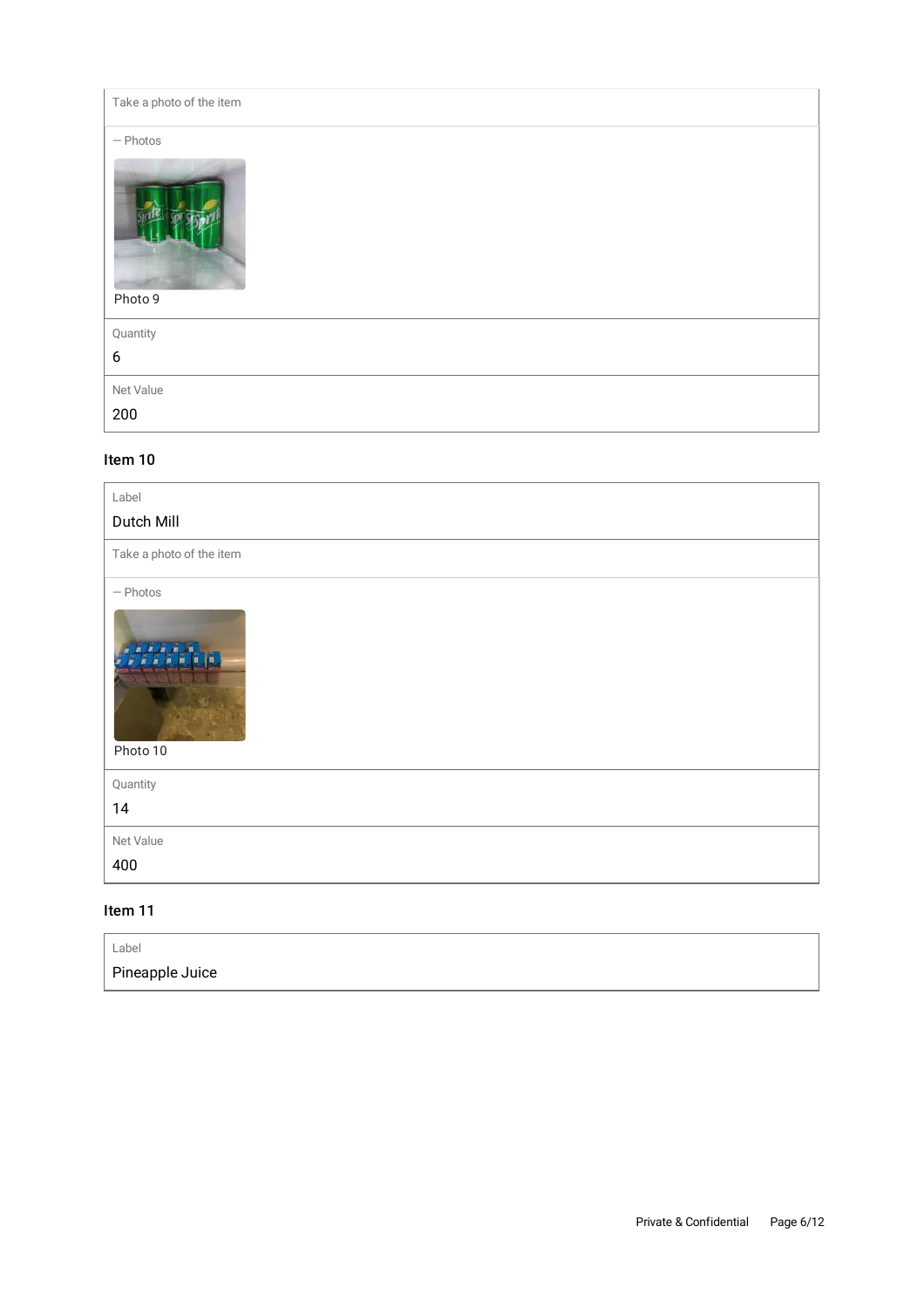| Take a photo of the item               |
|----------------------------------------|
| $-$ Photos<br><b>POWLE</b><br>Photo 11 |
| Quantity<br>9                          |
| Net Value                              |
| 300                                    |

#### Item 12

| Label                    |
|--------------------------|
| Banana                   |
| Take a photo of the item |
| $-$ Photos<br>Photo 12   |
| Quantity                 |
| $\overline{5}$           |
| Net Value                |
| 200                      |

| Label  |  |
|--------|--|
| Apples |  |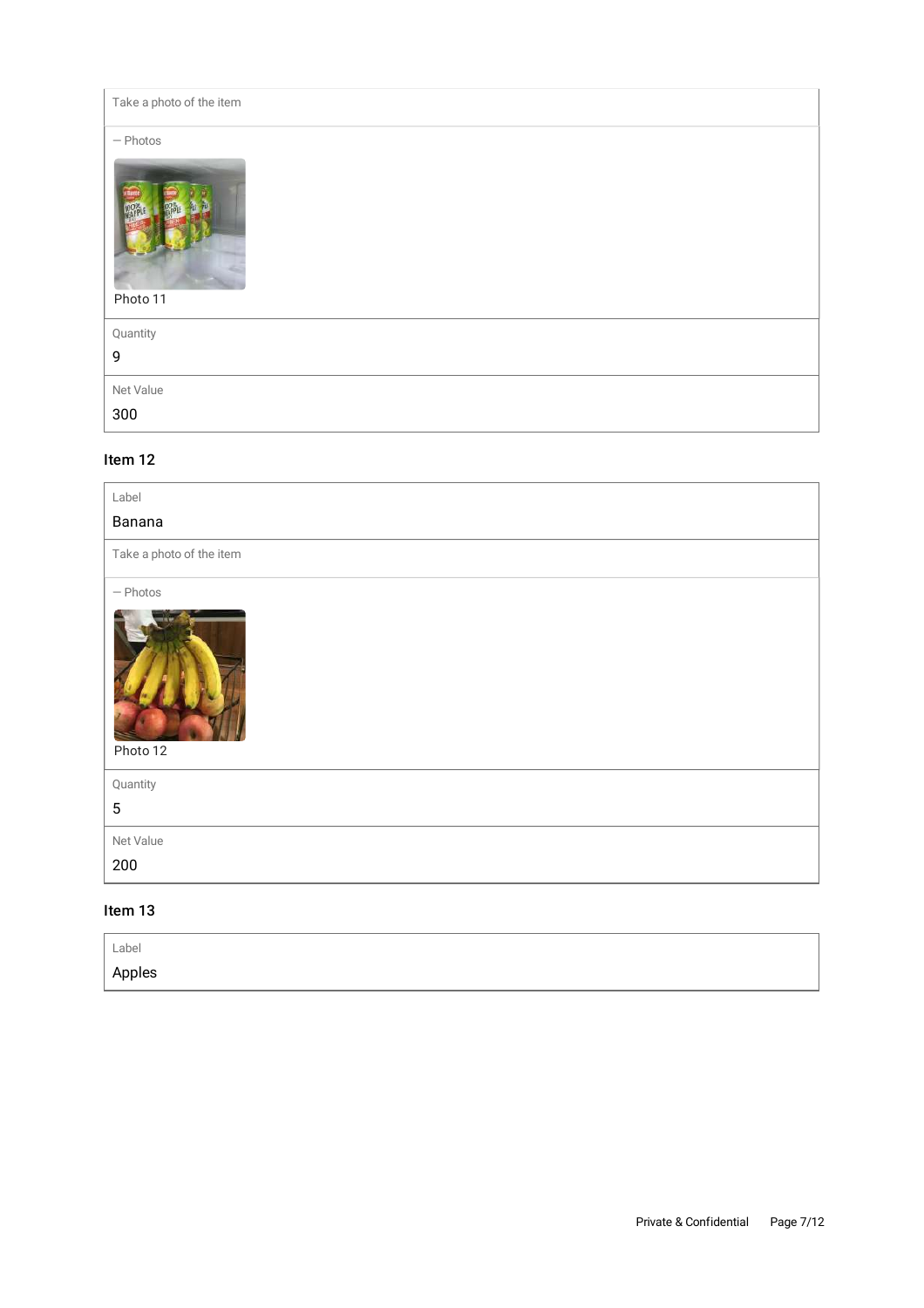Take a photo of the item

— Photos

| $\cdots$<br>Photo 13 |  |  |
|----------------------|--|--|
| Quantity             |  |  |
| 12                   |  |  |
| Net Value            |  |  |
| 300                  |  |  |

#### Confirmation

| <b>Total Inventory Value</b><br>3,000.00   |                                             |
|--------------------------------------------|---------------------------------------------|
| Total # of Inventory Items<br>12           |                                             |
| Full Name and Signature of Inventory Clerk | Sheen España<br>13th Sep, 2018 12:22 PM +08 |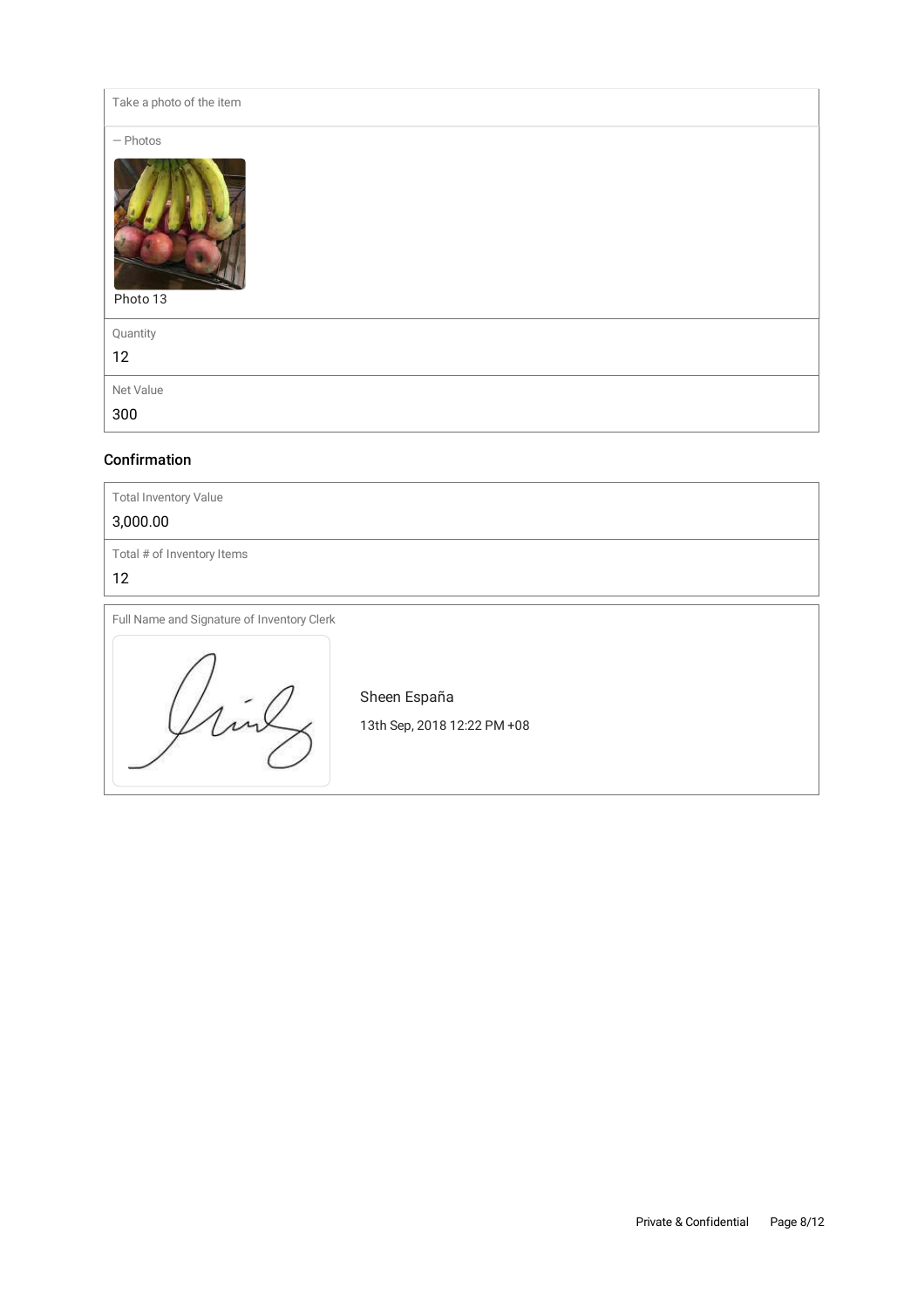# Photos **13 Photos 13 Photos**





Photo 1

Photo 2





Photo 4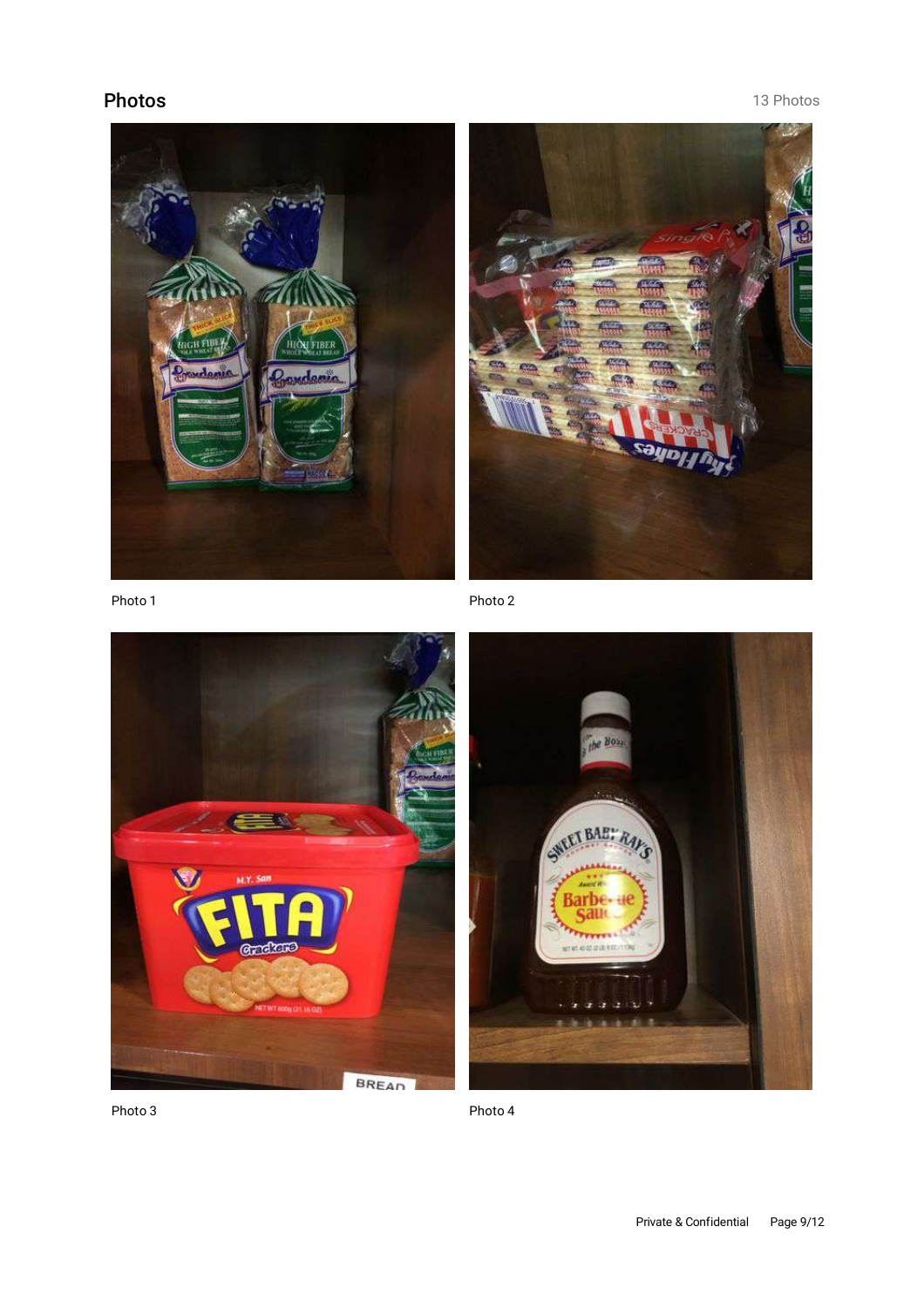



Photo 5

Photo 6





Photo 8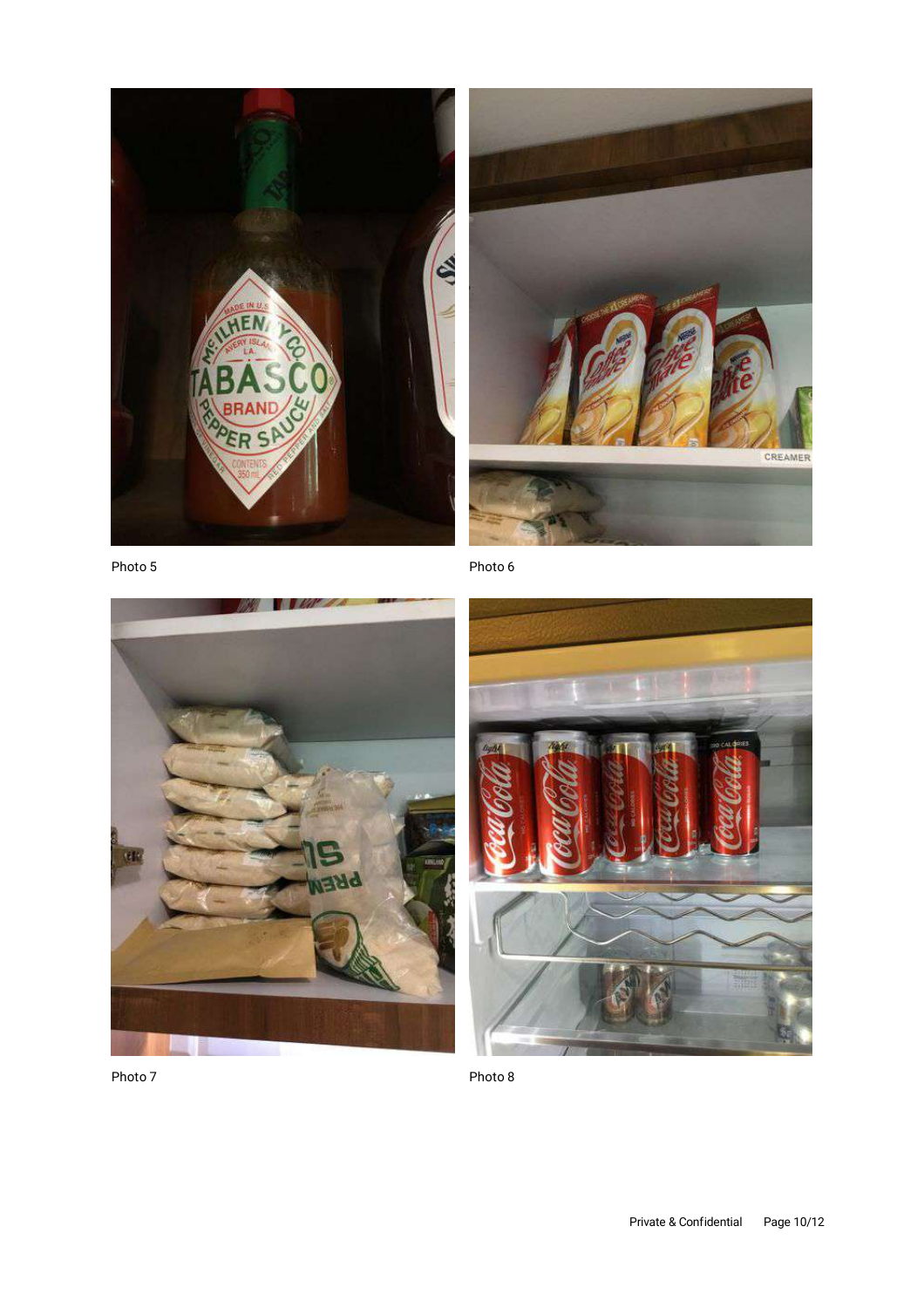



Photo 9

difficut ήį



Photo 12